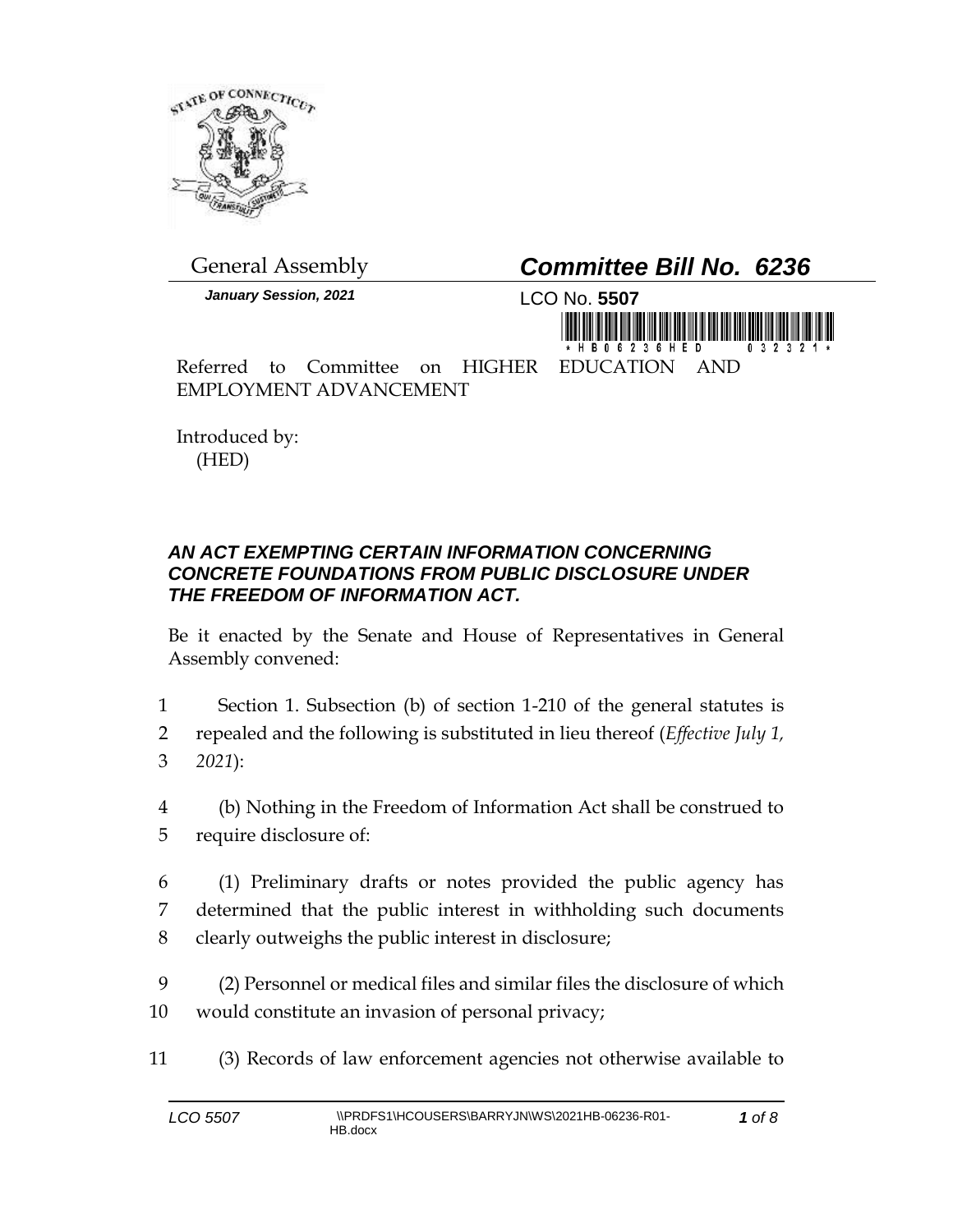the public which records were compiled in connection with the detection or investigation of crime, if the disclosure of such records would not be in the public interest because it would result in the disclosure of (A) the identity of informants not otherwise known or the identity of witnesses not otherwise known whose safety would be endangered or who would be subject to threat or intimidation if their identity was made known, (B) the identity of minor witnesses, (C) signed statements of witnesses, (D) information to be used in a prospective law enforcement action if prejudicial to such action, (E) investigatory techniques not otherwise known to the general public, (F) arrest records of a juvenile, which shall also include any investigatory files, concerning the arrest of such juvenile, compiled for law enforcement purposes, (G) the name and address of the victim of a sexual assault under section 53a-70, 53a-70a, 53a-71, 53a-72a, 53a-72b or 53a-73a, voyeurism under section 53a-189a, injury or risk of injury, or impairing of morals under section 53-21 or family violence, as defined in section 46b-38a, or of an attempt thereof, or (H) uncorroborated allegations subject to destruction pursuant to section 1-216;

 (4) Records pertaining to strategy and negotiations with respect to pending claims or pending litigation to which the public agency is a party until such litigation or claim has been finally adjudicated or otherwise settled;

 (5) (A) Trade secrets, which for purposes of the Freedom of Information Act, are defined as information, including formulas, patterns, compilations, programs, devices, methods, techniques, processes, drawings, cost data, customer lists, film or television scripts or detailed production budgets that (i) derive independent economic value, actual or potential, from not being generally known to, and not being readily ascertainable by proper means by, other persons who can obtain economic value from their disclosure or use, and (ii) are the subject of efforts that are reasonable under the circumstances to maintain secrecy; and

(B) Commercial or financial information given in confidence, not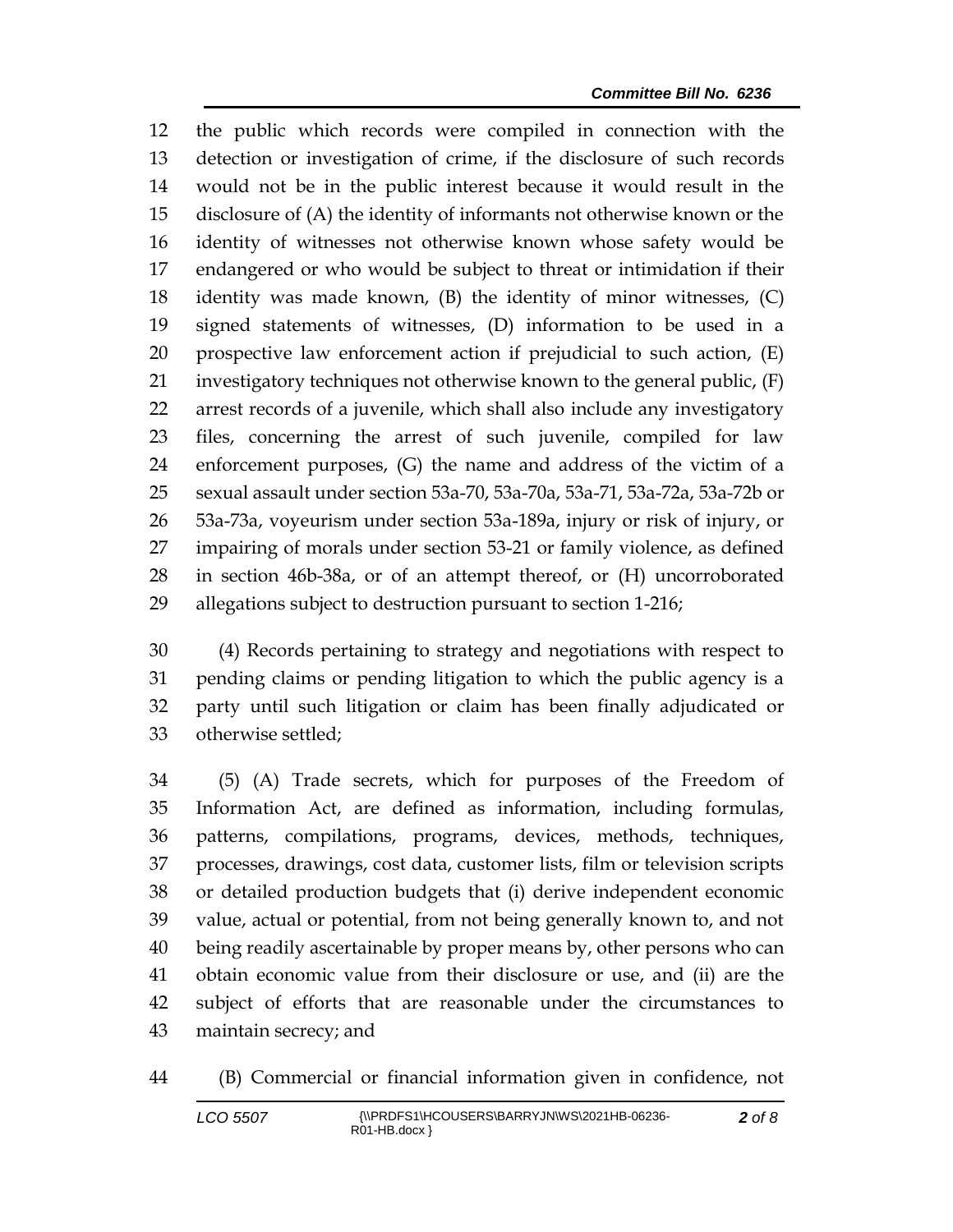required by statute;

 (6) Test questions, scoring keys and other examination data used to administer a licensing examination, examination for employment or academic examinations;

 (7) The contents of real estate appraisals, engineering or feasibility estimates and evaluations made for or by an agency relative to the acquisition of property or to prospective public supply and construction contracts, until such time as all of the property has been acquired or all proceedings or transactions have been terminated or abandoned, provided the law of eminent domain shall not be affected by this provision;

 (8) Statements of personal worth or personal financial data required by a licensing agency and filed by an applicant with such licensing agency to establish the applicant's personal qualification for the license, certificate or permit applied for;

 (9) Records, reports and statements of strategy or negotiations with respect to collective bargaining;

 (10) Records, tax returns, reports and statements exempted by federal law or the general statutes or communications privileged by the attorney-client relationship, marital relationship, clergy-penitent relationship, doctor-patient relationship, therapist-patient relationship or any other privilege established by the common law or the general statutes, including any such records, tax returns, reports or communications that were created or made prior to the establishment of the applicable privilege under the common law or the general statutes;

 (11) Names or addresses of students enrolled in any public school or college without the consent of each student whose name or address is to be disclosed who is eighteen years of age or older and a parent or guardian of each such student who is younger than eighteen years of age, provided this subdivision shall not be construed as prohibiting the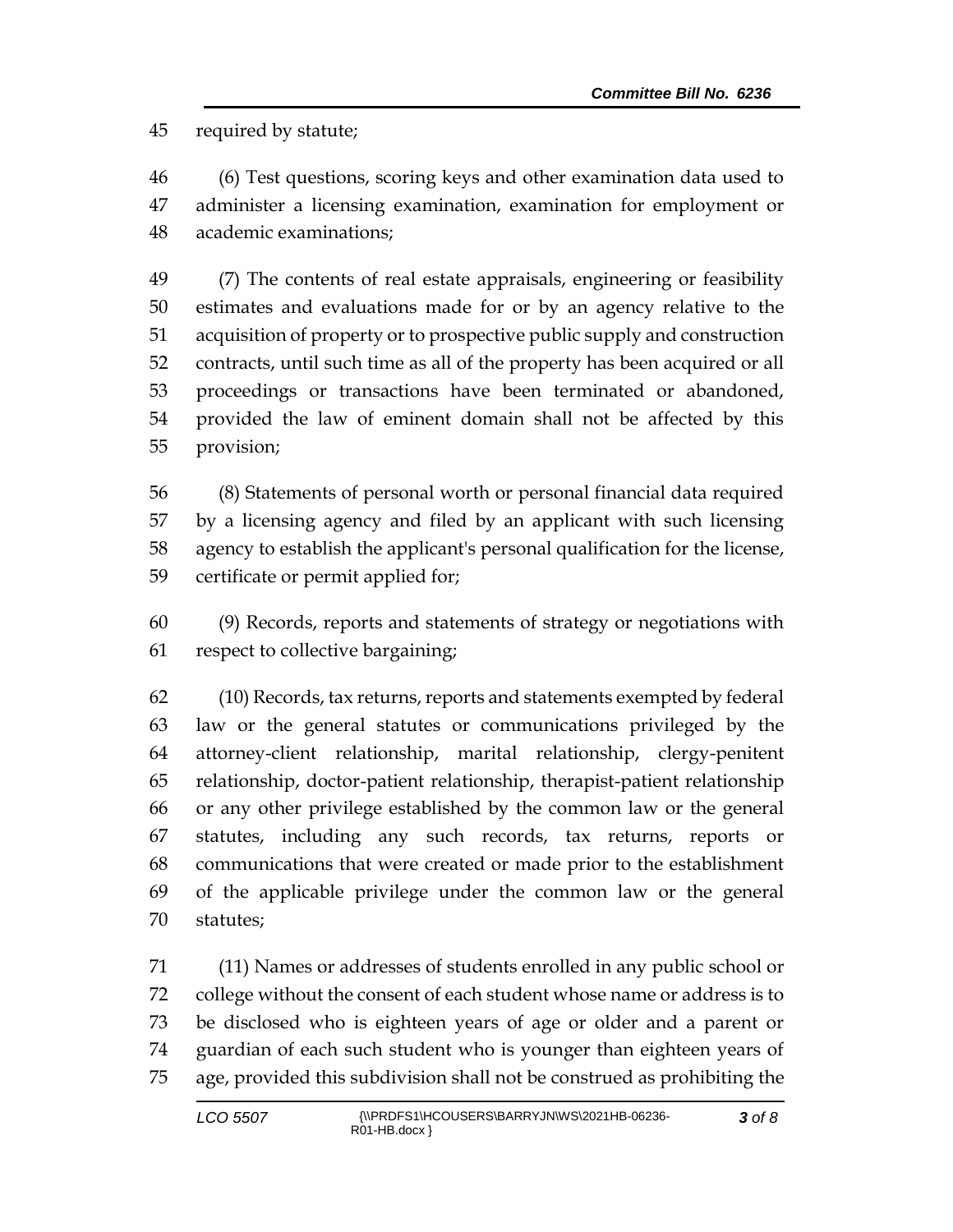disclosure of the names or addresses of students enrolled in any public school in a regional school district to the board of selectmen or town board of finance, as the case may be, of the town wherein the student resides for the purpose of verifying tuition payments made to such school;

(12) Any information obtained by the use of illegal means;

 (13) Records of an investigation or the name of an employee providing information under the provisions of section 4-61dd or sections 4-276 to 4-280, inclusive;

 (14) Adoption records and information provided for in sections 45a-746, 45a-750 and 45a-751;

 (15) Any page of a primary petition, nominating petition, referendum petition or petition for a town meeting submitted under any provision of the general statutes or of any special act, municipal charter or ordinance, until the required processing and certification of such page has been completed by the official or officials charged with such duty after which time disclosure of such page shall be required;

 (16) Records of complaints, including information compiled in the investigation thereof, brought to a municipal health authority pursuant to chapter 368e or a district department of health pursuant to chapter 368f, until such time as the investigation is concluded or thirty days from the date of receipt of the complaint, whichever occurs first;

 (17) Educational records which are not subject to disclosure under the Family Educational Rights and Privacy Act, 20 USC 1232g;

 (18) Records, the disclosure of which the Commissioner of Correction, or as it applies to Whiting Forensic Hospital, the Commissioner of Mental Health and Addiction Services, has reasonable grounds to believe may result in a safety risk, including the risk of harm to any person or the risk of an escape from, or a disorder in, a correctional institution or facility under the supervision of the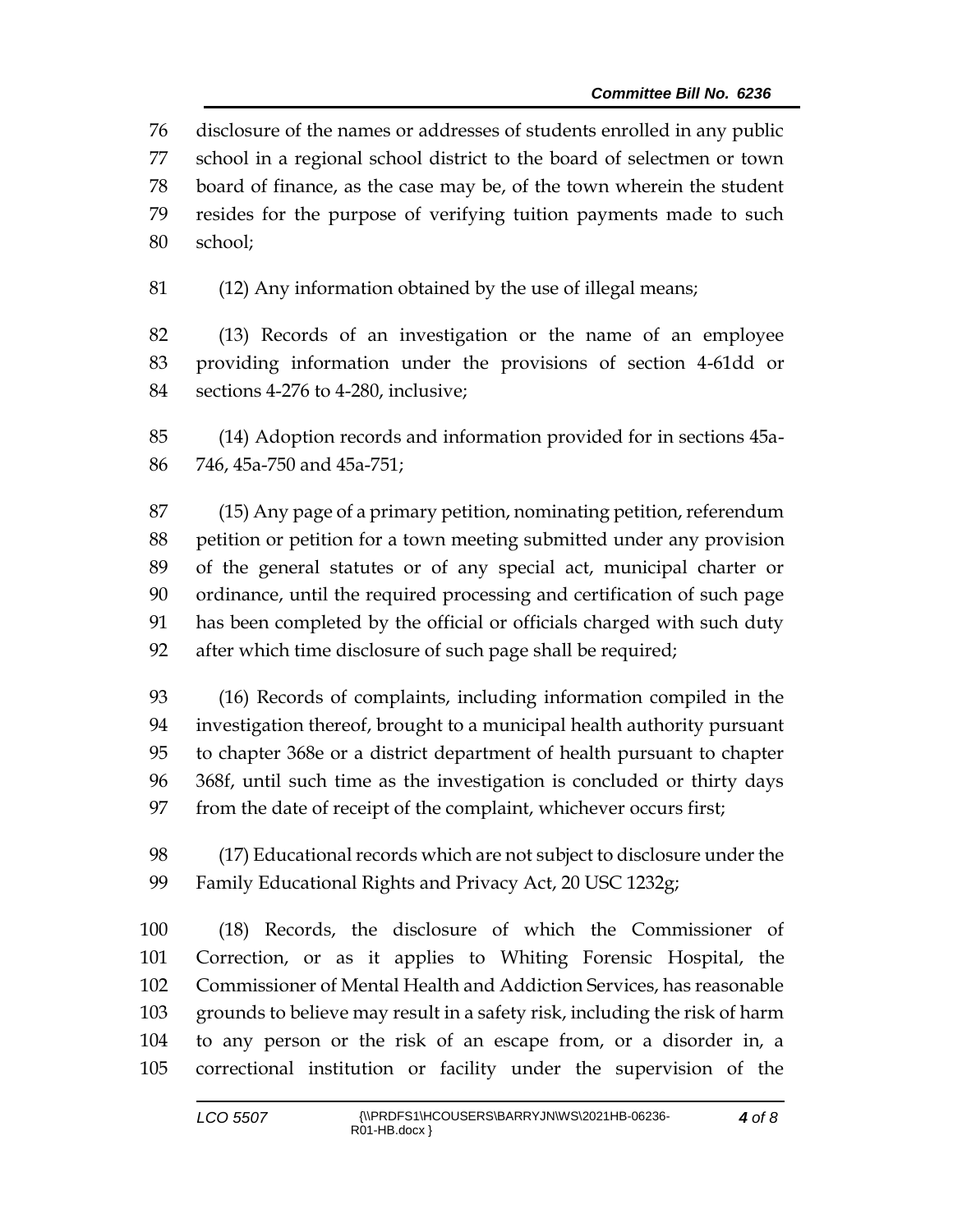Department of Correction or Whiting Forensic Hospital. Such records shall include, but are not limited to:

 (A) Security manuals, including emergency plans contained or referred to in such security manuals;

 (B) Engineering and architectural drawings of correctional institutions or facilities or Whiting Forensic Hospital facilities;

 (C) Operational specifications of security systems utilized by the Department of Correction at any correctional institution or facility or Whiting Forensic Hospital facilities, except that a general description of any such security system and the cost and quality of such system may be disclosed;

 (D) Training manuals prepared for correctional institutions and facilities or Whiting Forensic Hospital facilities that describe, in any manner, security procedures, emergency plans or security equipment;

 (E) Internal security audits of correctional institutions and facilities or Whiting Forensic Hospital facilities;

 (F) Minutes or recordings of staff meetings of the Department of Correction or Whiting Forensic Hospital facilities, or portions of such minutes or recordings, that contain or reveal information relating to security or other records otherwise exempt from disclosure under this subdivision;

 (G) Logs or other documents that contain information on the movement or assignment of inmates or staff at correctional institutions or facilities; and

 (H) Records that contain information on contacts between inmates, as defined in section 18-84, and law enforcement officers;

 (19) Records when there are reasonable grounds to believe disclosure may result in a safety risk, including the risk of harm to any person, any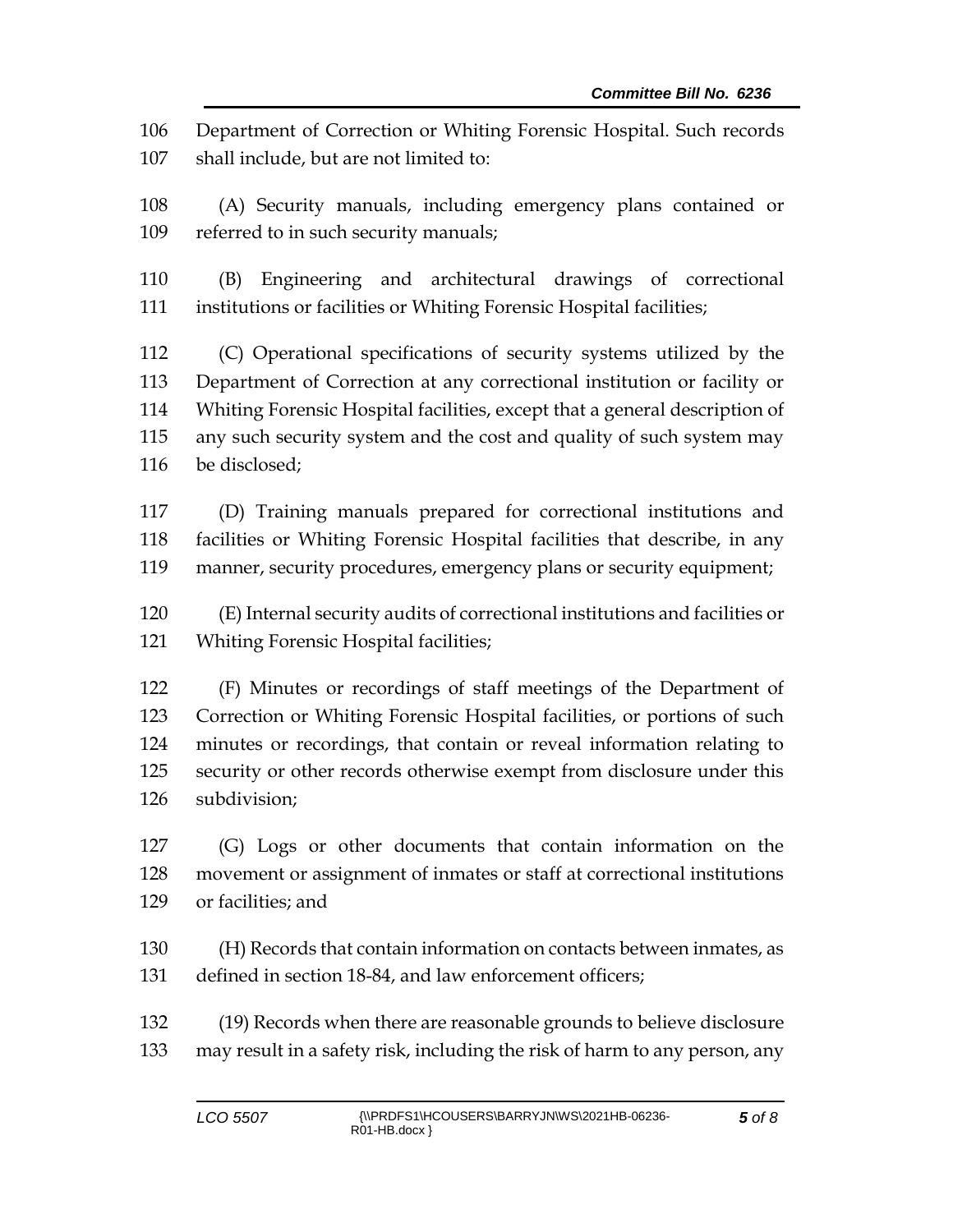government-owned or leased institution or facility or any fixture or appurtenance and equipment attached to, or contained in, such institution or facility, except that such records shall be disclosed to a law enforcement agency upon the request of the law enforcement agency. Such reasonable grounds shall be determined (A) (i) by the Commissioner of Administrative Services, after consultation with the chief executive officer of an executive branch state agency, with respect to records concerning such agency; and (ii) by the Commissioner of Emergency Services and Public Protection, after consultation with the chief executive officer of a municipal, district or regional agency, with respect to records concerning such agency; (B) by the Chief Court Administrator with respect to records concerning the Judicial Department; and (C) by the executive director of the Joint Committee on Legislative Management, with respect to records concerning the Legislative Department. As used in this section, "government-owned or leased institution or facility" includes, but is not limited to, an institution or facility owned or leased by a public service company, as defined in section 16-1, other than a water company, as defined in section 25-32a, a certified telecommunications provider, as defined in section 16-1, or a municipal utility that furnishes electric or gas service, but does not include an institution or facility owned or leased by the federal government, and "chief executive officer" includes, but is not limited to, an agency head, department head, executive director or chief executive officer. Such records include, but are not limited to:

(i) Security manuals or reports;

 (ii) Engineering and architectural drawings of government-owned or leased institutions or facilities;

 (iii) Operational specifications of security systems utilized at any government-owned or leased institution or facility, except that a general description of any such security system and the cost and quality of such system may be disclosed;

(iv) Training manuals prepared for government-owned or leased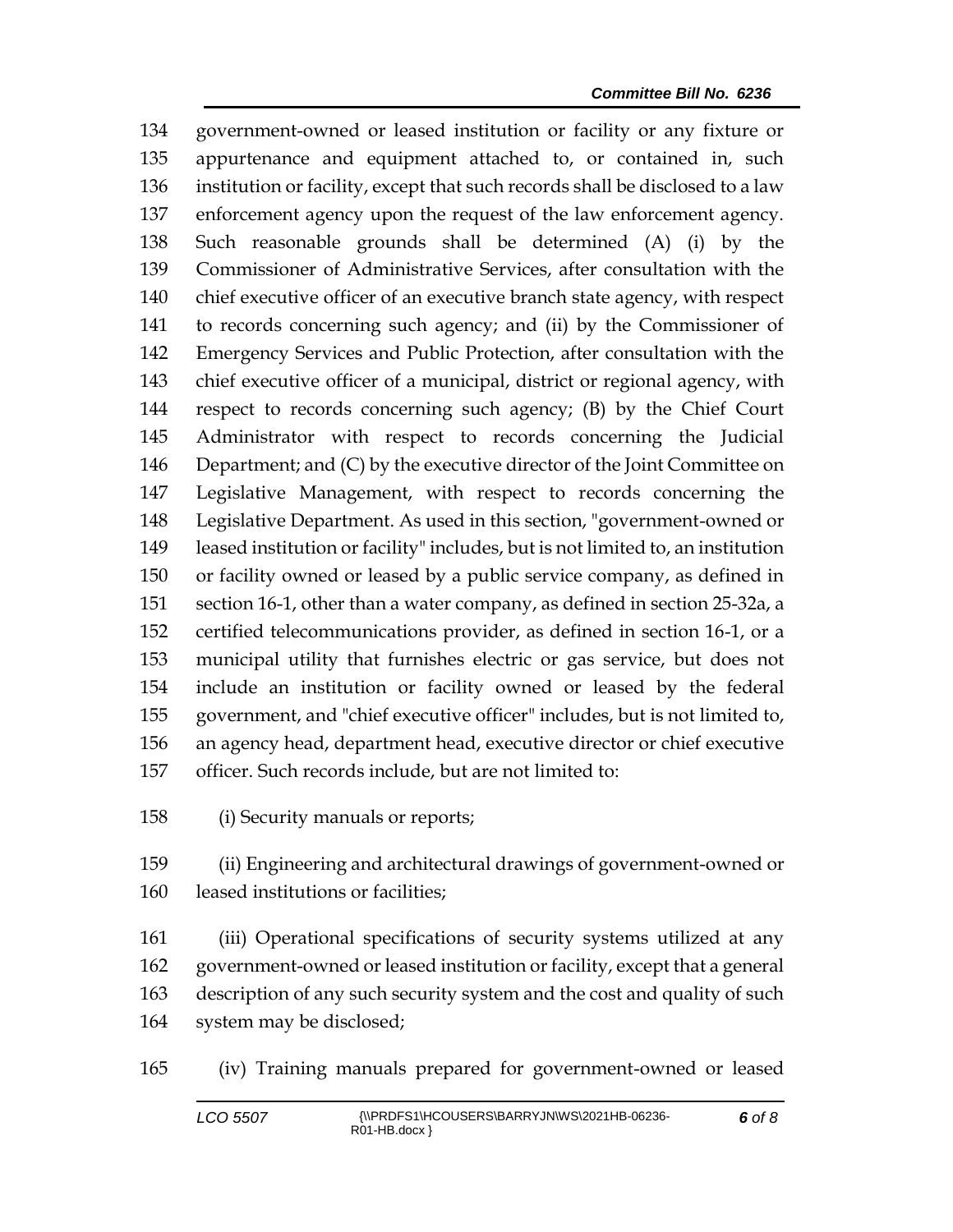institutions or facilities that describe, in any manner, security procedures, emergency plans or security equipment; (v) Internal security audits of government-owned or leased institutions or facilities;

 (vi) Minutes or records of meetings, or portions of such minutes or records, that contain or reveal information relating to security or other records otherwise exempt from disclosure under this subdivision;

 (vii) Logs or other documents that contain information on the movement or assignment of security personnel; and

 (viii) Emergency plans and emergency preparedness, response, recovery and mitigation plans, including plans provided by a person to a state agency or a local emergency management agency or official;

 (20) Records of standards, procedures, processes, software and codes, not otherwise available to the public, the disclosure of which would compromise the security or integrity of an information technology system;

 (21) The residential, work or school address of any participant in the address confidentiality program established pursuant to sections 54-240 to 54-240o, inclusive;

 (22) The electronic mail address of any person that is obtained by the Department of Transportation in connection with the implementation or administration of any plan to inform individuals about significant highway or railway incidents;

 (23) The name or address of any minor enrolled in any parks and recreation program administered or sponsored by any public agency;

 (24) Responses to any request for proposals or bid solicitation issued by a public agency, responses by a public agency to any request for proposals or bid solicitation issued by a private entity or any record or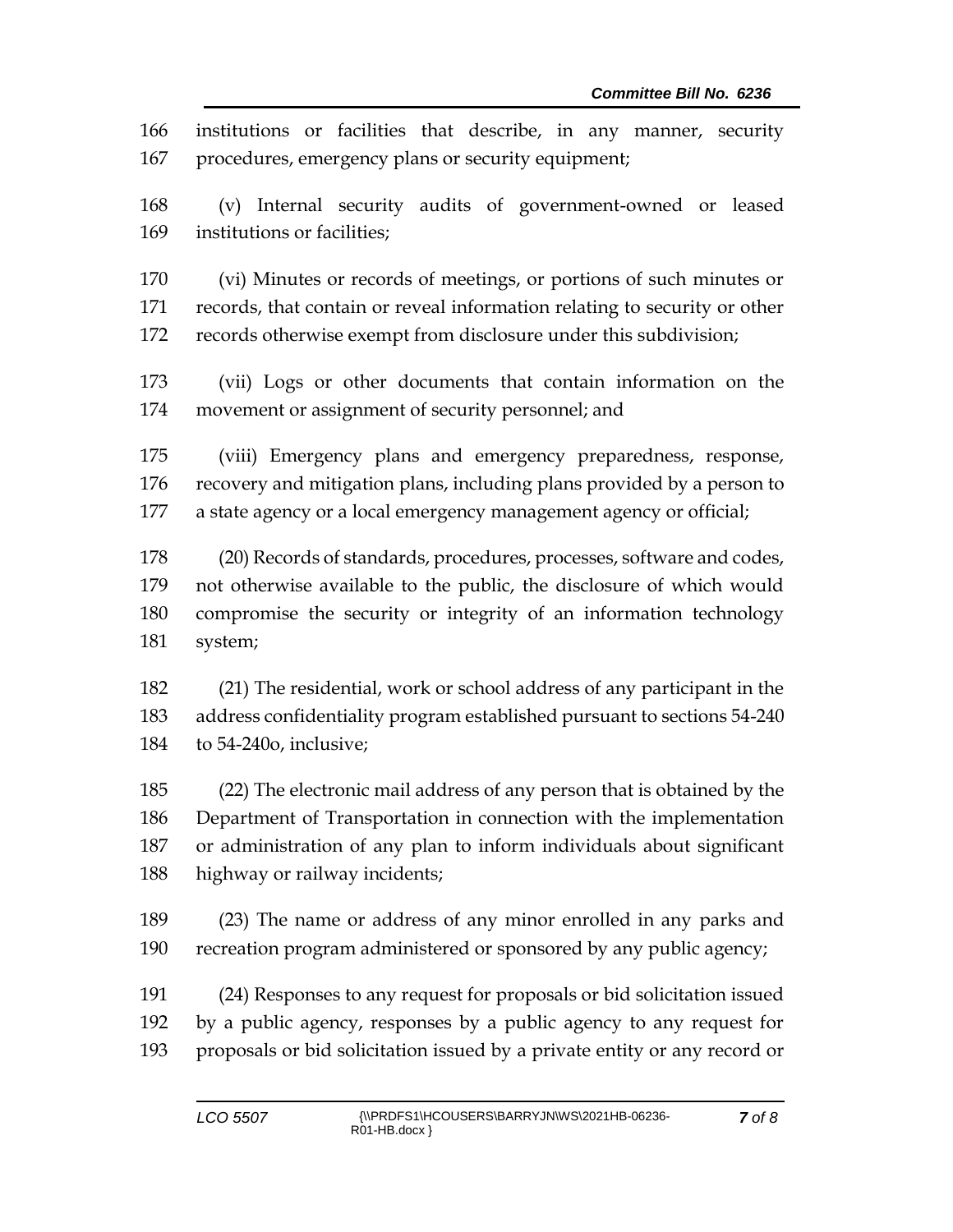file made by a public agency in connection with the contract award process, until such contract is executed or negotiations for the award of such contract have ended, whichever occurs earlier, provided the chief executive officer of such public agency certifies that the public interest in the disclosure of such responses, record or file is outweighed by the public interest in the confidentiality of such responses, record or file;

 (25) The name, address, telephone number or electronic mail address of any person enrolled in any senior center program or any member of a senior center administered or sponsored by any public agency;

 (26) All records obtained during the course of inspection, investigation, examination and audit activities of an institution, as defined in section 19a-490, that are confidential pursuant to a contract between the Department of Public Health and the United States Department of Health and Human Services relating to the Medicare and Medicaid programs;

 (27) Any record created by a law enforcement agency or other federal, state, or municipal governmental agency consisting of a photograph, film, video or digital or other visual image depicting the victim of a homicide, to the extent that such record could reasonably be expected to constitute an unwarranted invasion of the personal privacy of the victim or the victim's surviving family members;

 (28) Any **[**documentation provided to or obtained**]** records maintained or kept on file by an executive branch agency or a public institution of higher education, including documentation **[**provided**]** prepared or obtained prior to May 25, 2016, relating to claims of or testing for faulty or failing concrete foundations in residential buildings **[**by the owners of such residential buildings,**]** and documents or 221 materials prepared by an executive branch agency or public institution of higher education relating to such **[**documentation**]** records, for seven years after the date of receipt of the **[**documentation**]** records or seven years after May 25, 2016, whichever is later.